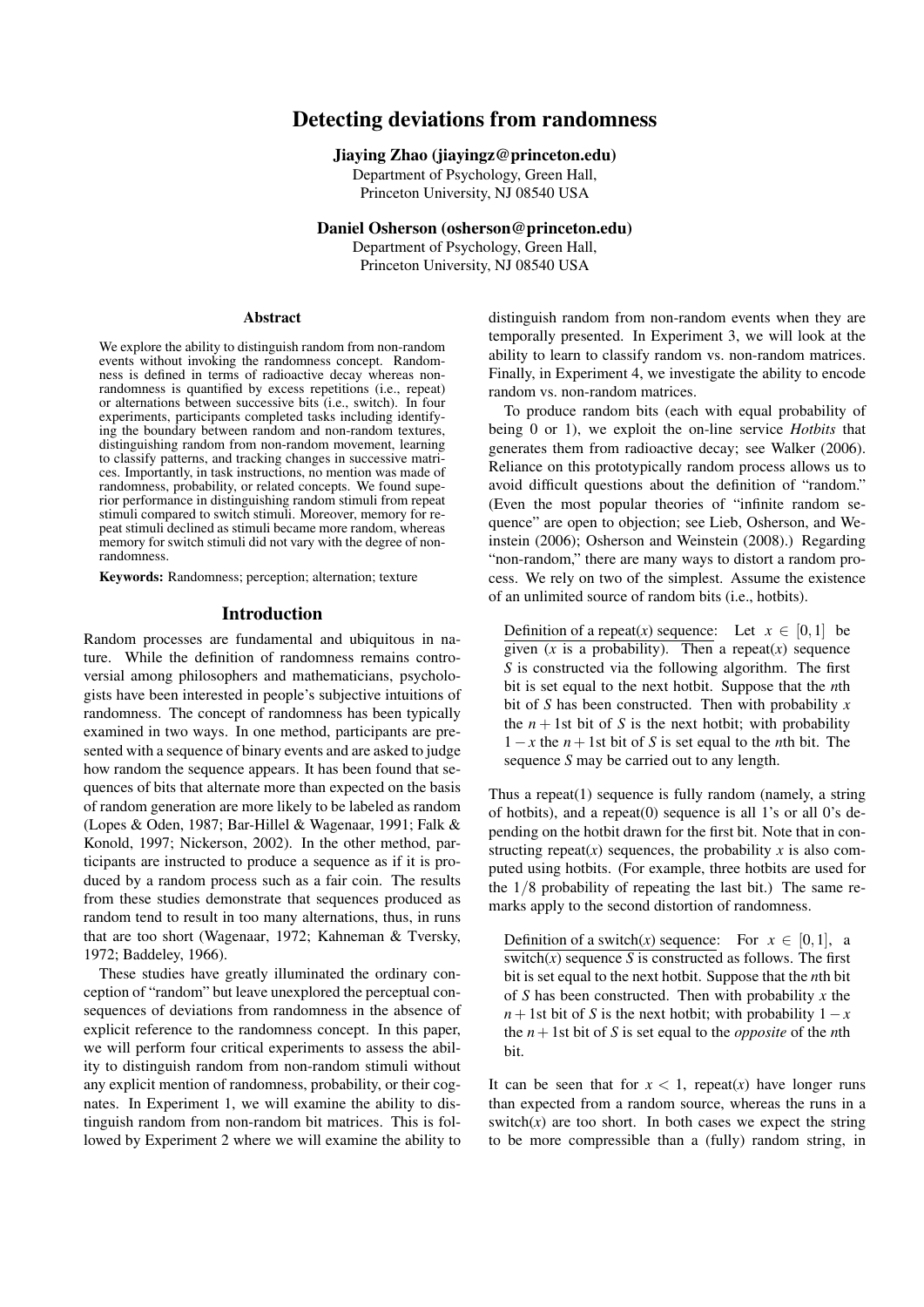the sense of being generated by shorter programs in an intuitively reasonable programming language (Li & Vitányi, 2008). There is no guarantee, of course, that such differences in compressibility can be detected or put to use by human observers. Indeed, the experiments described below probe the psychological boundary between full and partial randomness, asking in each case:

What is the greatest  $x \in [0,1]$  such that repeat(*x*) sequences are treated differently from random sequences, and similarly for switch $(x)$  sequences?

We begin with the elementary task of distinguishing bit matrices created from random versus repeat( $x$ ) or switch( $x$ ) sequences.

# Experiment 1

## **Participants**

Sixty undergraduates (43 female, mean age = 19.8 years) from Princeton University participated for course credit.

# Materials

Stimuli were  $60 \times 60$  matrices made up of green and blue dots. Each could be divided either horizontally or vertically into equal halves (the orientation was randomly determined). One of the halves was filled with hotbits (i.e., it was fully random) whereas the other was created from either a repeat $(x)$ sequence or a switch $(x)$  sequence; the sequence was used to populate either successive rows or successive columns of the half-matrix (counterbalanced). Each matrix subtended  $14.2\times$ 14.2 degrees of visual angle. All matrices were generated separately ("on the fly"). Figure 1 provides two examples.



Figure 1: The matrix on the left can be divided vertically into a random half-matrix (right) and a repeat(0.7) half-matrix (left). The latter half-matrix was created from a repeat $(0.7)$ sequence by traversing columns. The matrix on the right can be divided horizontally into a random half-matrix (top) and a switch $(0.7)$  half-matrix (bottom). The latter half-matrix was created from a switch(0.7) sequence by traversing columns.

# Procedure

Thirty participants (17 female) took part in the study. Each participant served in two conditions (order counterbalanced).

In the *repeat* condition only repeat $(x)$  sequences were used to compose non-random halves of matrices whereas in the *switch* condition only switch(*x*) sequences were used. In each condition a total of 100 matrices were presented. The participant was informed that the two halves were different and was asked to guess the orientation (horizontal versus vertical) of the boundary between the two halves. Matrices appeared on the screen for 4000 ms. following which the participant guessed the boundary. Preliminary practice trials included clear cases based on low values of *x*. There was no mention of randomness. Feedback regarding judgment accuracy was provided after every trial. By receiving feedback participants could learn to distinguish the difference between random and non-random matrices. A cleaner way to assess discrimination ability could involve no feedback. Thus, a new set of 30 participants took part in the "no feedback" version, same as above but without feedback.

For every participant, the first matrix was generated with *x* at 0.7 since pilot studies indicated near perfect discrimination up to  $x = 0.7$ . Subsequent matrices were generated contingent on performance with the previous one. Specifically, for every incorrect answer *x* decreased by 0.01, whereas *x* increased by 0.01 in case of two successive correct answers; otherwise, *x* was left unchanged.

#### Results and Discussion

For each participant, we identified the highest *x* value at which the participant could reliably discriminate between the random and repeat $(x)$  or switch $(x)$  halves of matrices. Specifically, for a given *x* we tallied the numbers of correct and incorrect trials at or above *x*, then determined via a binomial test whether the difference is significant in the direction of accuracy. The greatest such *x* was retained. This calculation was carried out separately for repeat and switch trials, yielding repeat and switch *thresholds*.

With feedback, the average repeat threshold was 0.85  $(SD = 0.05, \text{ median} = 0.85)$  and the average switch threshold was  $0.82$  (*SD* = 0.04, median = 0.82),  $N = 30$  in both cases. The difference was reliable via a paired *t*-test  $[t(29) = 2.36$ , *p* < .05] and via Wilcoxon test [*p* < .05]. Without feedback, the average repeat and switch thresholds were  $0.85$  (*SD* = 0.05, median = 0.85) and 0.78 ( $SD = 0.05$ , median = 0.80), respectively. The difference was again reliable  $[t(29) = 5.42]$ ,  $p < .01$ , Wilcoxon  $p < .01$ . These results suggest that participants were better at discriminating random matrices from matrices biased towards repeats compared to switches.

## Experiment 2

Since events can also occur in a sequential order (e.g., basketball shoots), in this experiment we examined the ability to distinguish random from non-random stimuli that were temporally presented.

# **Participants**

Forty undergraduates (24 female, mean age = 20.1 years) from Princeton University participated for course credit.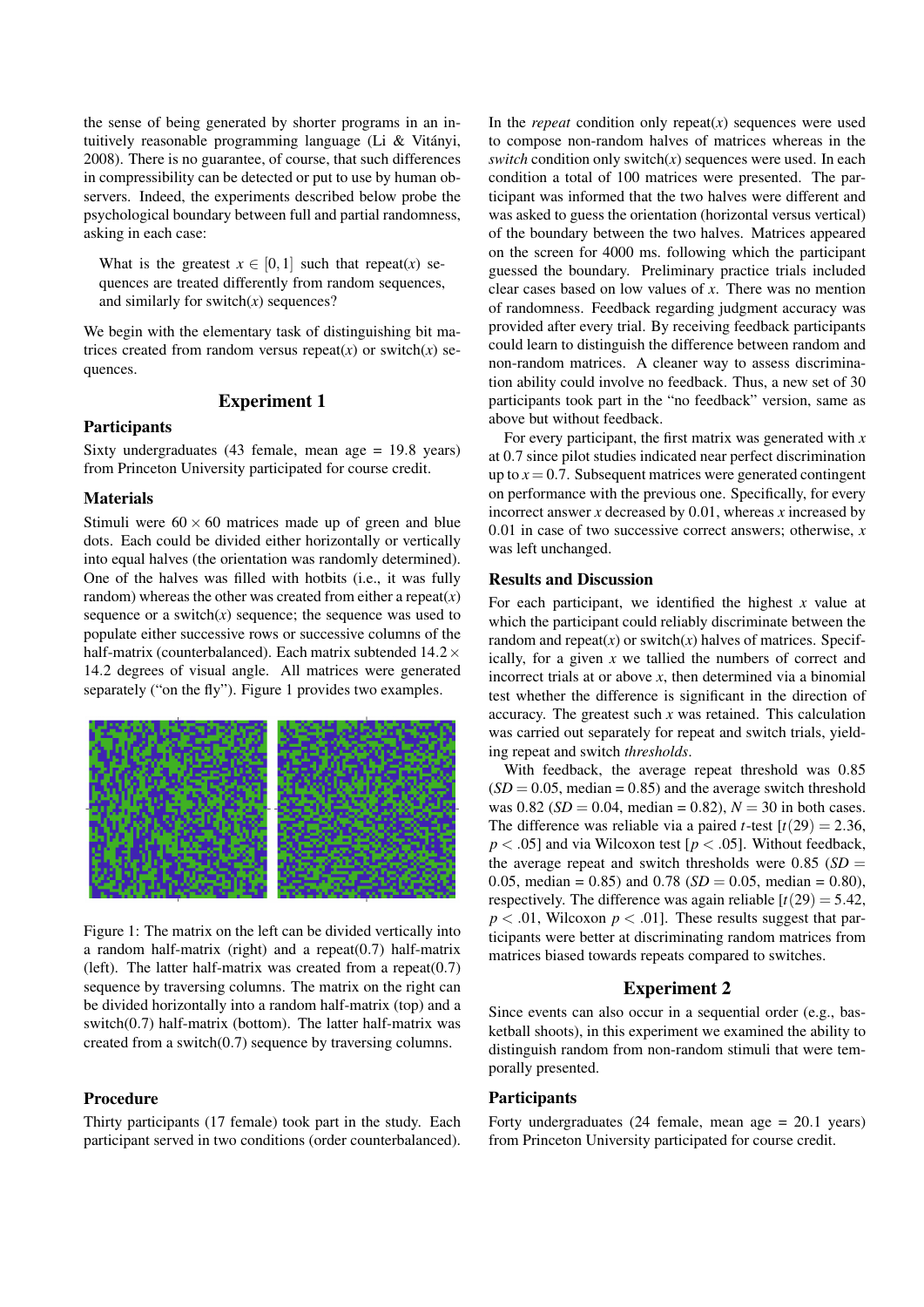#### Materials

A horizontal line was presented in each quadrant of a computer screen. Each line could rotate clockwise or counterclockwise with respect to its fixed left end (like an hour hand started at 3 o'clock). The direction of the rotation was determined by the next member of a given bit-string (10° clockwise versus  $10^{\circ}$  counterclockwise). See Figure 2. The new position of the line was presented for 100 ms. followed by a 50 ms. inter-movement interval. The movements in a given quadrant will be called its "walk." The walk in one quadrant (the "oddball") followed a repeat( $x$ ) or a switch( $x$ ) sequence, whereas the walks in the three others were (fully) random. A walk consisted of 100 successive movements; they occurred simultaneously in the four quadrants.



Figure 2: Every line starts horizontally and rotates according to its bit string. One line follows a repeat $(x)$  or a switch $(x)$ sequence, while the others move randomly. Dashed lines (not present in the stimuli) show possible first movements. The four buttons (left and right margins) registered the participant's guess about the oddball.

## Procedure

Forty participants took part in the study; twenty were randomly assigned to the *repeat* condition, and twenty to *switch*. Each condition consisted of 100 trials. A given trial in the repeat condition presented random walks in three quadrants and a repeat $(x)$  walk in the other; for the switch condition, the latter quadrant presented a switch $(x)$  walk. The choice of oddball quadrant was determined randomly for each trial. The participant was informed that one line would move in a distinctive way compared to the other lines. After viewing the walks, the participant was invited to choose the oddball quadrant by clicking its button. There was no mention of randomness. Feedback regarding judgment accuracy was provided after every trial.

The first trial started with the easy value  $x = 0.3$  (the value was determined from pilot studies). Subsequent trials were generated as in Experiment 1: for every incorrect answer *x* decreased by 0.05 whereas it increased by 0.05 in case of two successive correct answers; otherwise, *x* was left unchanged.

#### Results and Discussion

Just as in Experiment 1, we identified repeat and switch thresholds for every participant. The average repeat threshold was  $0.80$  (*SD* = 0.10, median = 0.83) and the average switch threshold was  $0.63$  (*SD* = 0.20, median = 0.67). The difference was reliable via an independent-samples *t*test  $[t(38) = 3.32, p < .01]$  and via Mann-Whitney U test  $[p < .01]$ . It thus seems easier to discriminate repeat-biased walks from random walks than to discriminate switch-based walks. The results are congruent with the findings of Experiment 1 except that both repeat and switch thresholds are lower in the temporal compared to the spatial context [0.80 vs. 0.85,  $t(48) = 2.29$ ,  $p < .05$  and 0.63 vs. 0.82,  $t(48) = 5.02$ ,  $p < .01$ , respectively]. The difference may be due to the smaller number of bits exploited in creating four walks compared to a matrix (400 vs. 1800). Alternatively, it may hinge on the temporal character of the walks, or the need for divided attention in viewing them.

## Experiment 3

Whereas the preceding experiments involved discriminating random from non-random stimuli, the third experiment examined the ability to learn distinct responses to each. With the help of feedback, participants attempted to press one button when presented with a random matrix and another button in response to repeat $(x)$  or switch $(x)$  matrices. There was no mention of randomness or related notions.

# **Participants**

Thirty-five undergraduates (22 female, mean age = 20.3 years) from Princeton University participated for course credit.

#### **Materials**

Stimuli were the half-matrices used in Experiment 1, generated anew in the present setting. Each was either  $30 \times 60$  or  $60 \times 30$ , randomly determined for each trial.

## Procedure

Thirty-five participants served in both repeat and switch conditions (order counterbalanced). Each condition consisted of 200 trials. A given trial in the repeat condition presented either a random or a repeat $(x)$  matrix (the choice was randomly determined); likewise, in the switch condition, either a random or a switch $(x)$  matrix was presented. The participant was informed that each matrix was drawn from one of two distinct categories. The image was projected for 1000 ms. following which the participant guessed the category to which it belonged. The categories were represented by two unlabeled buttons below the image, left and right. One was meant for random matrices and the other for non-random (consistently for a given participant, determined randomly across participants). Feedback was provided after every trial indicating whether the correct button was selected.

At the start of the experiment every participant sampled five matrices from the random, repeat (or switch) categories,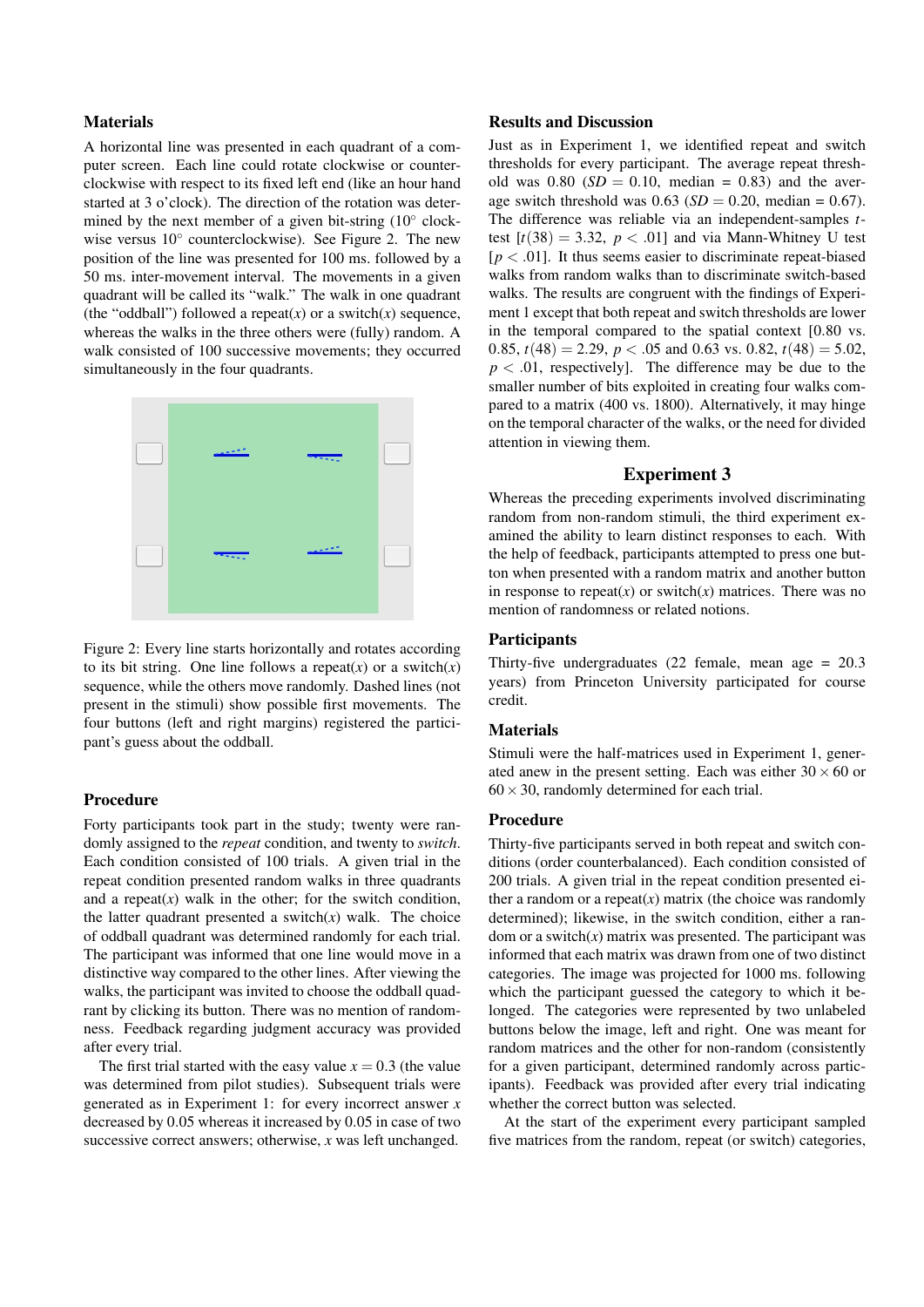and the associated buttons were indicated. Then the first trial started with the easy value  $x = 0.55$  (the value was determined from pilot studies). Subsequent trials were generated according to the usual schedule: for every incorrect answer *x* decreased by 0.01 whereas it increased by 0.01 in case of two successive correct answers; otherwise, *x* was left unchanged.

#### Results and Discussion

We identified repeat and switch thresholds for every participant as in Experiment 1. The average repeat threshold was  $0.90$  (*SD* = 0.03, median = 0.91) and the average switch threshold was 0.86 ( $SD = 0.07$ , median = 0.87). The difference is reliable via a paired *t*-test  $[t(34) = 2.94, p < .01]$ and via Wilcoxon test  $[p < .01]$ . Thus, comparably to the first two experiments, classification was easier in the repeat context compared to switch. In turn, this implies greater facility in discriminating repeat-biased than switch-biased matrices from random ones.

At the same time, both the repeat and the switch thresholds were reliably higher than those in Experiment 1 (.90 vs. .85 and .86 vs. .82; *t* > 2.73, *p* < .01 in both cases). The difference between the two experiments, however, might be due to the greater number of trials in the present setting (200 vs. 100). If thresholds are calculated using the just the first hundred trials of Experiment 3, they are the same as in Experiment 1 (.85 for repeat and .82 for switch).

# Experiment 4

Performance in the preceding experiments was better with repeat compared to switch stimuli (except for the variant procedure in Experiment 2). Does the difference reflect easier encoding of repeats compared to switches? This study was motivated by the finding that the encoding difficulty of a bit sequence increases with its degree of randomness (Falk & Konold, 1997). The present experiment examines this issue by requesting participants to detect changes in serially presented matrices.

#### **Participants**

Forty undergraduates (20 female, mean age = 19.7 years) from Princeton University participated for course credit.

#### Materials

Stimuli were  $11 \times 11$  matrices made up of black and white dots. Each matrix was created from a repeat $(x)$  sequence or a switch $(x)$  sequence by traversing rows or columns (counterbalanced). All matrices were generated on the fly.

#### Procedure

Forty participants completed the experiment individually. There were nine kinds of trial corresponding to (a) repeat levels 0.2, 0.4, 0.6, and 0.8, (b) the same switch levels, and (c) full randomness. In a given trial, a black-and-white matrix was constructed for one of the nine levels. A second matrix was constructed as follows. With 50% probability the second matrix was identical to the first, and with 50% probability the

second matrix differed at five randomly chosen cells (whose colors were reversed). The first matrix was presented for 200 ms. followed by a 500 ms. gap (no mask); then the second matrix was presented for 200 ms. See Figure 3. At the end of a trial, the participant judged whether the two matrices were the same or different. There were 30 trials for each of the nine levels. The resulting set of 270 trials were presented in individualized random order to each participant.



Figure 3: Sample trial in Experiment 4.

## Results and Discussion

For each participant and each of the nine levels, we tabulated the number correct out of 30 trials. The means (over forty participants) are shown in Table 1. For example, the mean accuracy for repeat(.2) matrices is 91% whereas it is just 70% for switch. For each level, repeat accuracy was compared to switch accuracy via paired *t*-test, also summarized in the table. Repeat accuracy was reliably higher than switch only for levels 0.2 and 0.4.

Table 1: Mean percent accuracy (and SD) in Experiment 4. *p*-values reflect repeat/switch differences in accuracy.

| $\mathcal{X}$ | Repeat | Switch  | sig.      |
|---------------|--------|---------|-----------|
| 0.2           | 91(7)  | 70(10)  | p < .01   |
| 0.4           | 77(10) | 68 (10) | p < .01   |
| 0.6           | 71(10) | 69(9)   | $p = .32$ |
| 0.8           | 70(10) | 70(10)  | $p=1$     |
| 1.0           | 65(10) |         |           |

A one-way repeated measure ANOVA was performed on the four repeat levels plus full randomness as a fifth level; the same ANOVA was performed for switch. There was a significant difference among the levels in the repeat condition  $[F(4, 191) = 8.14, p < .01]$ , but not in the switch condition  $[F(4, 191) = 0.40, p = 0.81]$ . Post-hoc *Tukey HSD* tests revealed that accuracy for  $x = 0.2$  and  $x = 0.4$  was reliably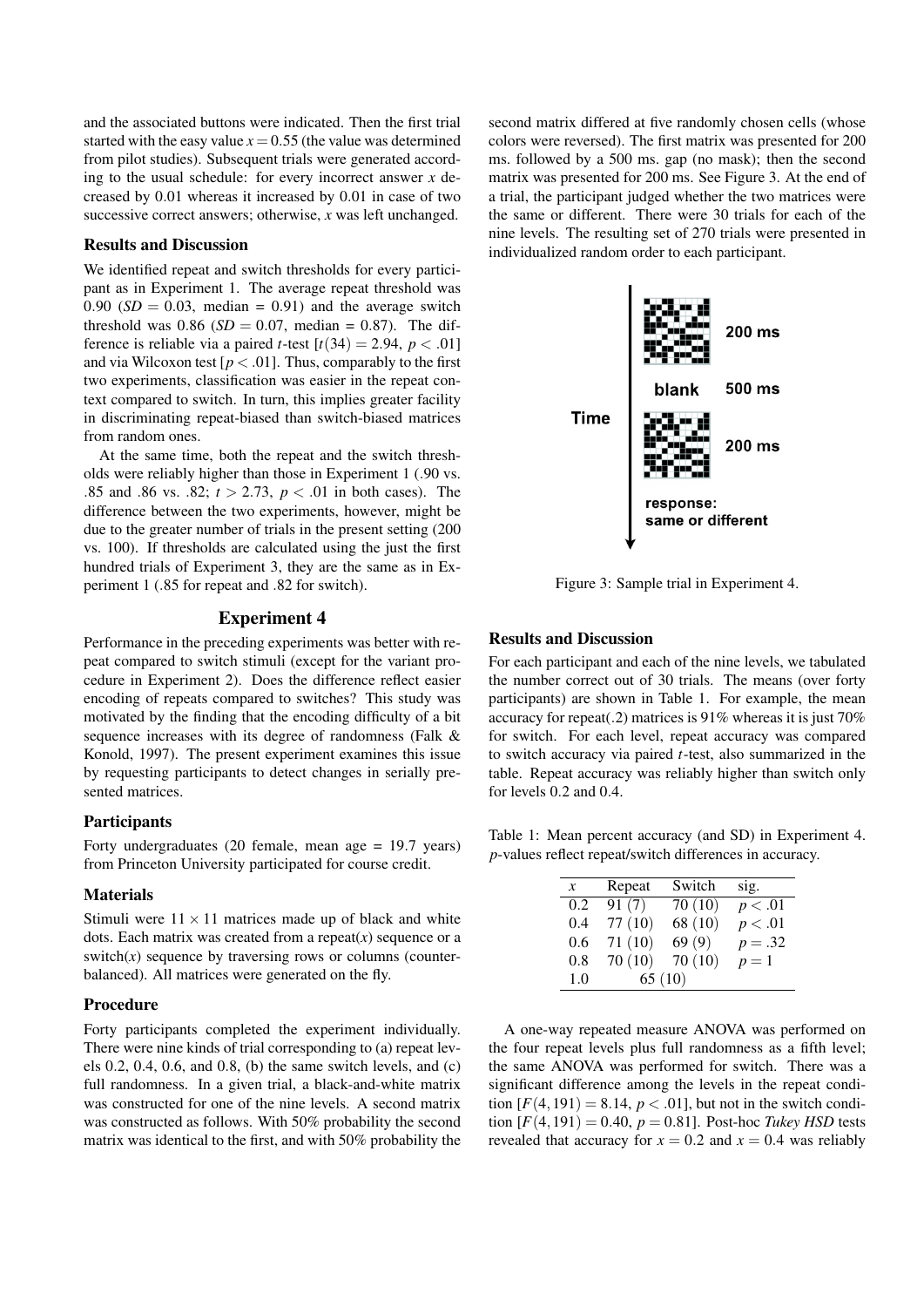higher than for the other levels, whereas accuracy for  $x = 1.0$ (full randomness) was reliably lower  $(t > 2.69, p < .01$  in all cases). These results suggest that participants were better at encoding repeats than switches but only for highly nonrandom sequences  $(x = 0.4$  and below). Moreover for repeat, participants showed weaker encoding as matrices became more random. For switch, performance seemed not to vary with degree of non-randomness. One potential explanation for the difference in encoding ability between repeat and switch matrices could be that it is easier to extract streaks than alternations (Brady & Tenenbaum, 2010). Alternations may require more visual working memory resources compared to repeats.

# General Discussion

In four experiments, we examined the ability to distinguish genuine random from non-random stimuli without invoking randomness or related concepts in task instructions. Using different stimuli and a range of methods, we found superior performance in distinguishing random stimuli from stimuli that are biased towards repeats compared to switches. In Experiment 1, the ability to distinguish repeat matrices from random matrices was slightly but reliably better than the ability to distinguish switch matrices from random. Participants were likewise better at detecting non-random walks biased towards repeat in a field of random walks (Experiment 2). When learning to classify matrices into nominal categories (Experiment 3), participants were better at classifying repeat versus random matrices compared to switch versus random; the thresholds were close to those seen in Experiment 1. Finally, participants were better at perceiving changes embedded in non-random matrices biased towards repeats compared to switches (Experiment 4); moreover, memory for repeat matrices declined as matrices became more random whereas memory for switch matrices did not vary with the degree of non-randomness.

Across experiments, we have consistently observed that repeat thresholds are higher than switch thresholds. To explain the gap it is tempting to invoke the perceptual difference between streaks and alternations/checkerboards. The former, thought of as contours, are central to object recognition whereas the latter seem less common to our visual experience. The perceptual system might therefore be more sensitive to streaks, able to process them better, and detect their relative absence from random stimuli. To test this idea, we examined whether streaks are more common in our visual environment. We collected 2800 natural scene images [http://cvcl.mit.edu/database.htm]. Each image was converted to a black-white (binary) scale with the boundary at the mean brightness value. (The images remain remarkably interpretable in the face of such alteration.) Switch rate was computed by traversing horizontally through columns or vertically through rows. The average switch rates for horizontal and vertical traversals were 0.07 and 0.08, resulting in corresponding repeat( $x$ ) values of 0.14 and 0.16, respectively.

Such values support the claim that our visual environment is highly streaky. This line of explanation, however, is insufficient in view of the results of Experiment 2 (random vs. non-random walks) whose stimuli were presented temporally. Further investigation is plainly needed.

The higher discrimination threshold with repeat stimuli compared to switches could in part be explained by the superior ability to encode repeat stimuli compared to switches. This result is consistent with the encoding hypothesis (Falk & Konold, 1997). In their study, participants were presented with binary bit sequences and were asked to copy the sequence from memory. It was found that the difficulty of encoding the sequence increased with its degree of randomness. We found similar results for repeat stimuli but not for switch since performance did not vary with degree of nonrandomness.

There were several limitations of the current studies. The discrimination threshold could vary depending on a number of parameters, such as the size of the matrix, the presentation duration, the number of trials, the starting point of *x*, and whether the current bit was dependent on the previous bit or the second last bit. However, despite these possible variations, we expect that the difference between repeat threshold and switch threshold remains. Another limitation was that the current tasks were very abstract. Future study could use more real-world stimuli in order to generalize the current results.

Finally, further investigation could compare performance on perceptual discrimination with conceptual identification of random vs. non-random stimuli. For example, one could ask participants to identify which matrix looks more random in Experiment 1 and see whether their performance is consistent with their perceptual ability to distinguish. In addition, the following question also strikes us as meriting inquiry.

What is the relationship between (a) the threshold difference for repeat and switch stimuli when discriminating them from randomness, and (b) the well-documented finding that over-alternating stimuli are more likely to be labeled as "random"?

## Acknowledgments

We would like to thank John White, Nick Turk-Browne, Danny Oppenheimer, and Chris Olivola for helpful comments. Osherson acknowledges support from the Henry Luce Foundation.

#### References

- Baddeley, A. D. (1966). The capacity for generating information by randomization. *Quarterly Journal of Experimental Psychology*, *18*, 119-129.
- Bar-Hillel, M., & Wagenaar, W. A. (1991). The perception of randomness. *Advances in applied mathematics*, *12*, 428- 454.
- Brady, T. F., & Tenenbaum, J. B. (2010, August). Encoding higher-order structure in visual working memory: A probabilistic model. In *Proceedings of the thirty-second annual*